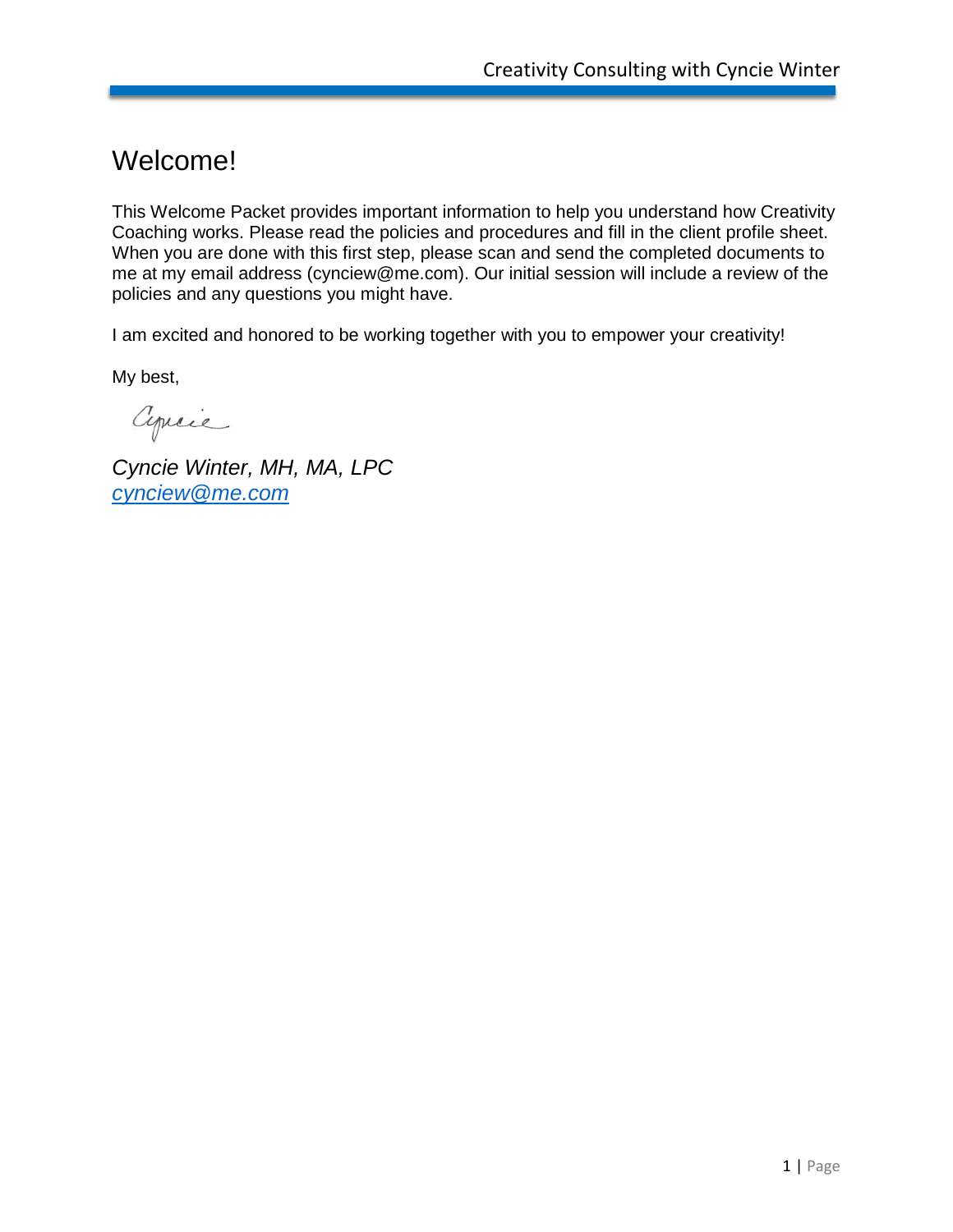### *Creativity Coaching for Personal Empowerment Cyncie Winter, MH, MA, LPC*



### **Greetings!**

I am a professional artist, a creativity coach, and a Licensed Professional Counselor in private practice. I am also a faculty member of the Therapeutic Writing Institute where I teach online courses on the creative process. In 2011, I began studying Creativity Coaching with Eric Maisel as an adjunct to my therapy practice. Eric is a psychotherapist, professor, and prolific author, who teaches creativity coaching, deep writing workshops, and Life-Purpose Boot Camps at an international level. Later, I began to teach Jill Badonsky's methods for empowering creativity, drawing upon her book *The Muse Is In.* Jill is also an internationallyrecognized workshop leader, keynote speaker, creativity coaching pioneer, illustrator, and humorist, as well as the founder and director of Kaizen-Muse Creativity Coaching. I decided to pursue these studies for two reasons:

- 1. to empower clients who are working to create new directions and new visions in their lives; and also
- 2. to support artists in their expression and careers.